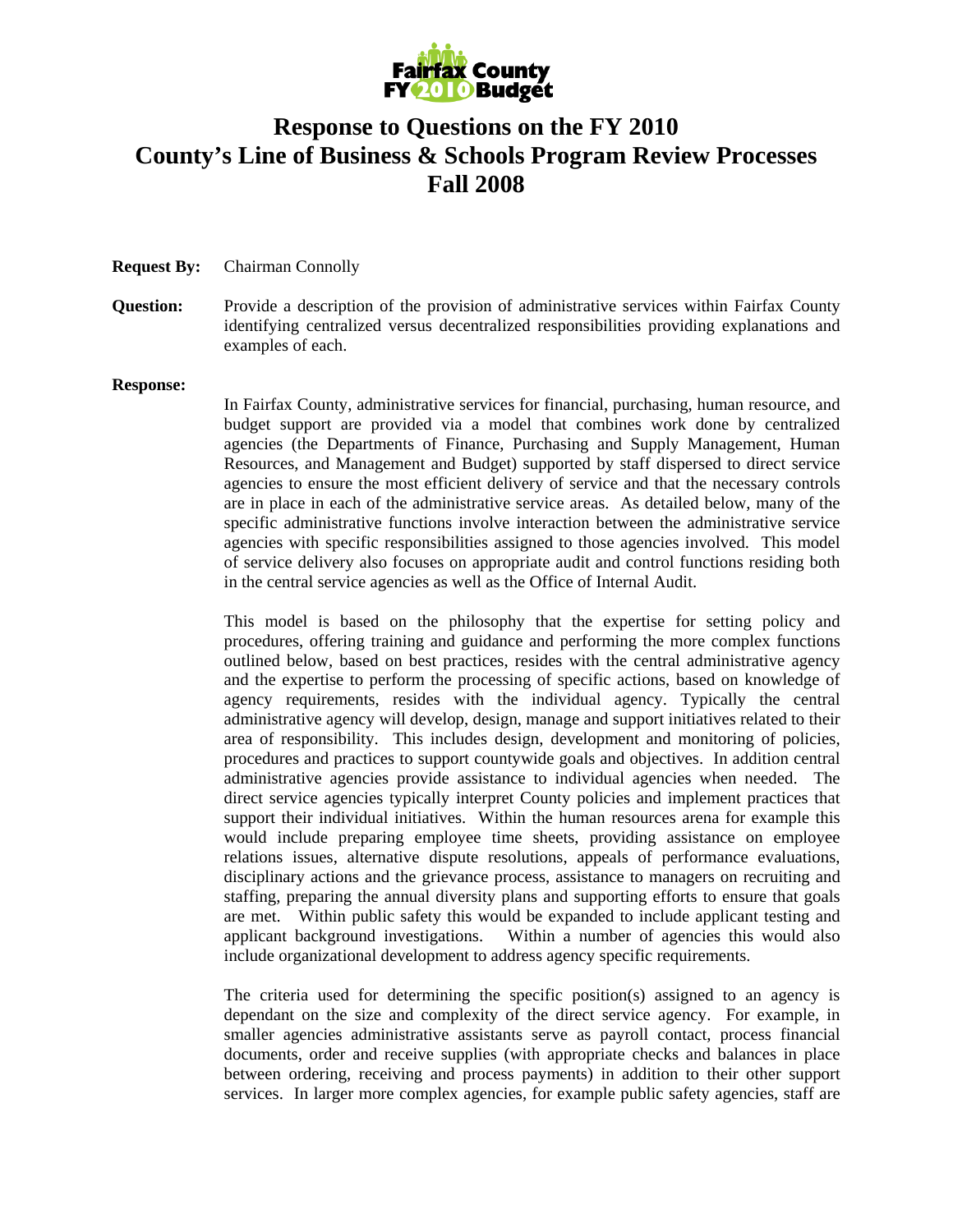assigned to more discrete responsibilities within these functional areas, for example a management analyst assigned to employment functions that include applicant background check and exam administration *or* to financial and budget functions that include generating and monitoring agency budgets, approving expenditures, reviewing financial transactions and reconciling expenditure and revenue reports.

In addition to the centralized and decentralized model described above, a hybrid of this model was created in FY 1996 for the County's Human Services system resulting in the creation of the Department of Administration for Human Services which includes administrative service staffing for the Departments of Family Services, Health, Community and Recreation Services, Systems Management for Human Services and the Fairfax-Falls-Church Community Services Board. The decentralized staff support for these agencies are funded in the Department of Administration for Human Services and are detailed to the direct service agencies as necessary.

The specific breakdown of functions and responsibilities between centralized and decentralized staff and between centralized agencies are outlined by function as follows. A number of the functions include management of the corporate systems supporting financial, purchasing, payroll, human resource and budget activities and also include significant coordination with the Department of Information Technology which is responsible for the systems. It should be noted as well that a number of functions are primarily the responsibility of the centralized agencies in such areas as Risk Management, Cash Management and Investments and Debt Management and are not included below.

| <b>Function</b>                              | <b>Centralized</b>                                                                                                                                                           | <b>Decentralized</b>                                                                                     |
|----------------------------------------------|------------------------------------------------------------------------------------------------------------------------------------------------------------------------------|----------------------------------------------------------------------------------------------------------|
| Compliance<br><b>Assessments</b>             | Conduct compliance<br>➤<br>assessments of agency<br>adherence to Department of<br>Finance (DOF) accounting<br>policies and procedures                                        | Complete checklist and assess<br>≻<br>adherence to DOF policies and<br>procedures                        |
| Policy/Procedure<br>Development              | Develop comprehensive<br>≻<br>financial policies and<br>procedures<br>Ensure agencies adhere to<br>➤<br>federal, state and financial<br>requirements                         | Develop department-specific<br>➤<br>policies adapted from DOF<br>standardized policies and<br>procedures |
| <b>Financial Training</b>                    | Deliver comprehensive training<br>≻<br>on financial policies                                                                                                                 | Conduct internally developed<br>≻<br>training on DOF policies and<br>procedures                          |
| Electronic<br>Collections<br>Program Support | Coordinate the implementation<br>≻<br>of electronic collections<br>programs in county agencies                                                                               |                                                                                                          |
| <b>Hotline Support</b>                       | Maintain DOF call center to<br>$\blacktriangleright$<br>support County staff on<br>questions related to financial<br>policies, procedures and related<br>system applications |                                                                                                          |

### **Finance**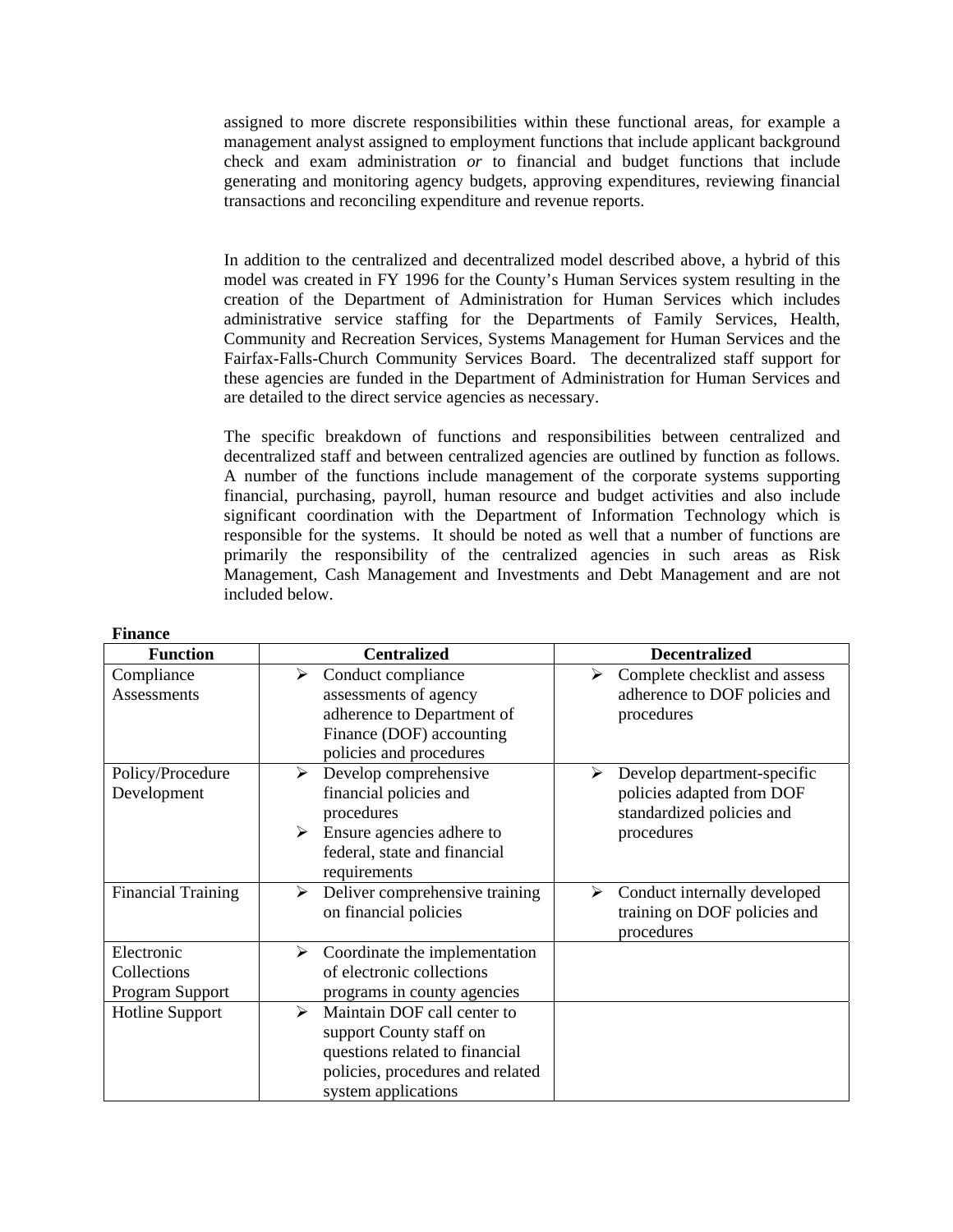| <b>Function</b>           | <b>Centralized</b>                                      | <b>Decentralized</b>                                    |
|---------------------------|---------------------------------------------------------|---------------------------------------------------------|
| Accounts                  | Prepare aging reports and<br>➤                          | Issue bills for services provided<br>➤                  |
| Receivable                | contact agencies to follow up                           |                                                         |
| Oversight                 | on delinquent items                                     |                                                         |
|                           | Identify electronic deposits<br>➤                       |                                                         |
|                           | from state and federal sources                          |                                                         |
| <b>Unclaimed Property</b> | Research, identify and return<br>➤                      | Respond to request for<br>➤                             |
|                           | monies to rightful owners                               | information from DOF                                    |
|                           | Respond to claims submitted by<br>➤                     |                                                         |
|                           | vendors and third parties                               |                                                         |
| <b>Bank</b>               | Reconcile bank transactions<br>➤                        | Respond to request for<br>➤                             |
| Reconciliation            | with County's check and                                 | information from DOF                                    |
|                           | deposit registers                                       |                                                         |
| <b>FAMIS</b>              | Application oversight and user<br>➤                     | Process financial transactions<br>≻                     |
|                           | support                                                 |                                                         |
|                           | Manage user permissions to<br>➤                         |                                                         |
|                           | mitigate fraud and unauthorized                         |                                                         |
|                           | transactions                                            |                                                         |
|                           | Ensure the nightly transfer of<br>➤                     |                                                         |
|                           | data is correct and matches the                         |                                                         |
|                           | agency input                                            |                                                         |
|                           | Test application upgrades and<br>➤                      |                                                         |
|                           | changes to ensure accounting                            |                                                         |
|                           | standards are met                                       |                                                         |
| <b>CASPS-Accounts</b>     | Application oversight and user<br>➤                     | Process financial transactions<br>$\blacktriangleright$ |
| Payable                   | support                                                 |                                                         |
|                           | Manage user permissions to<br>➤                         |                                                         |
|                           | mitigate fraud and unauthorized                         |                                                         |
|                           | transactions                                            |                                                         |
|                           | Ensure the transfer of data                             |                                                         |
|                           | within system is correct                                |                                                         |
|                           | Test application upgrades and<br>➤                      |                                                         |
|                           | changes to ensure accounting                            |                                                         |
|                           | standards are met                                       |                                                         |
| Data Warehouse            | $\blacktriangleright$<br>Application oversight and user | Use financial reports for<br>➤                          |
|                           | support                                                 | analysis and reconciliation                             |
|                           | Interpret agency accounting                             |                                                         |
|                           | requirements and develop                                |                                                         |
|                           | standard reports that are used                          |                                                         |
|                           | Countywide                                              |                                                         |
|                           | Reconcile nightly interfaces to<br>➤                    |                                                         |
|                           | ensure that the database                                |                                                         |
|                           |                                                         |                                                         |
|                           | matches the General Ledger                              |                                                         |
|                           | Test application upgrades and<br>➤                      |                                                         |
|                           | changes to ensure accounting                            |                                                         |
|                           | standards are met                                       |                                                         |
| <b>Fixed Asset System</b> | Application oversight and user<br>➤                     | Track and account for agency<br>➤                       |
|                           | support                                                 | assets                                                  |
|                           | Manage user permissions to<br>➤                         |                                                         |
|                           | mitigate fraud and unauthorized                         |                                                         |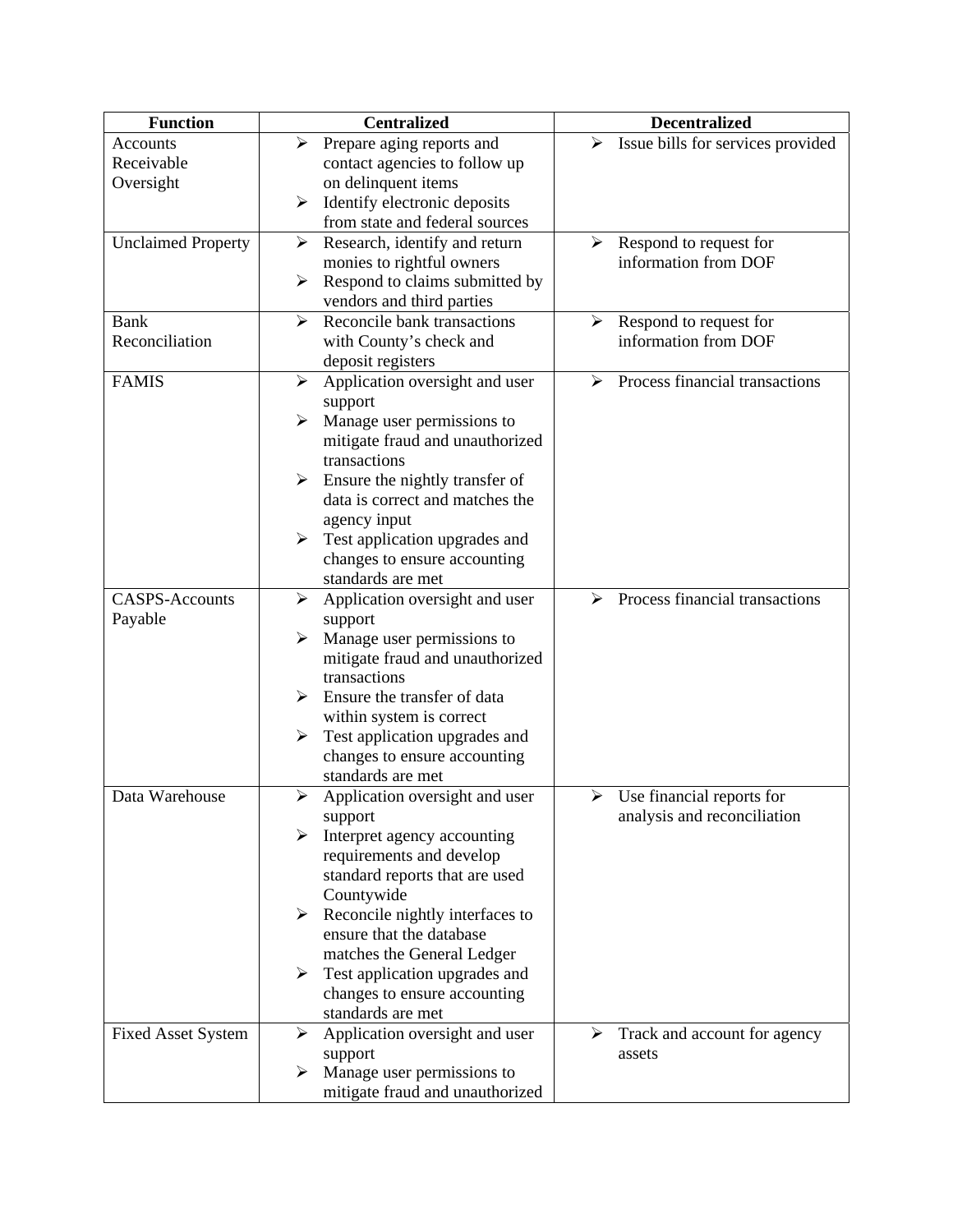| <b>Function</b>                           | <b>Centralized</b>                                                                                                                                                                                                                                                                                                                 | <b>Decentralized</b>                                                                                                         |
|-------------------------------------------|------------------------------------------------------------------------------------------------------------------------------------------------------------------------------------------------------------------------------------------------------------------------------------------------------------------------------------|------------------------------------------------------------------------------------------------------------------------------|
|                                           | transactions<br>➤<br>Test application upgrades and<br>changes to ensure accounting<br>standards are met                                                                                                                                                                                                                            |                                                                                                                              |
| Invoices with<br>Purchase Order           | Review and authorize<br>➤<br>transactions over \$10,000<br>Ensure proper accounting, three<br>➤<br>way match, check for duplicates<br>and apply discounts                                                                                                                                                                          | Review and authorize<br>↘<br>transactions under \$10,000                                                                     |
| Invoices without<br>Purchase Order        | $\blacktriangleright$<br>Review and approve in<br>accordance with purchasing<br>policy<br>Ensure proper accounting, three<br>≻<br>way match, check for duplicates<br>and apply discounts                                                                                                                                           | Initiates invoice and<br>⋗<br>preliminary approval                                                                           |
| Department of<br>Human Service<br>Payment | Receive and verify interface<br>≻<br>files<br>Print and mail checks<br>⋗                                                                                                                                                                                                                                                           | Initiates and approves payments<br>➤<br>through Harmony Case<br><b>Management Services</b>                                   |
| <b>Utility Payments</b>                   | ➤<br>Resolve payment<br>issues/problems and review<br>accuracy of data prior to posting<br>in FAMIS                                                                                                                                                                                                                                | Review energy management<br>➤<br>data and payment information                                                                |
| Travel<br>Reimbursement                   | Review and approve travel in<br>➤<br>accordance with County policy<br><b>Ensure that County travel</b><br>$\blacktriangleright$<br>policy is updated and<br>communicated Countywide<br>Conduct training/workshops to<br>➤<br>agencies on travel policy and<br>related items                                                        | Requests travel authorization<br>➤<br>from agency management and<br>completes travel voucher with<br>necessary documentation |
| <b>Master Vendor</b><br>Files             | Validate and authenticate<br>➤<br>vendor file information with<br>IRS records<br>Approve vendor add/change<br>requests<br>Coordinate with vendors to<br>obtain information                                                                                                                                                         | Coordinates with vendor to<br>$\blacktriangleright$<br>obtain W-9/W-8 or other<br>required documentation                     |
| <b>IRS</b> Reporting                      | Prepare IRS filing<br>➤<br><b>Consolidate County and FCPS</b><br>➤<br>files to prepare IRS filing<br>Research p-card activity for<br>≻<br>reportable transactions and<br>solicits tax ids<br>Responds to IRSB-notice<br>➤<br>penalties, penalty notice<br>process, and perform required<br>back-up withholding and levy<br>actions | Reviews preliminary vendor<br>≻<br>reports provided by DOF for<br>accuracy of IRS 1099/1042-S<br>reportable information      |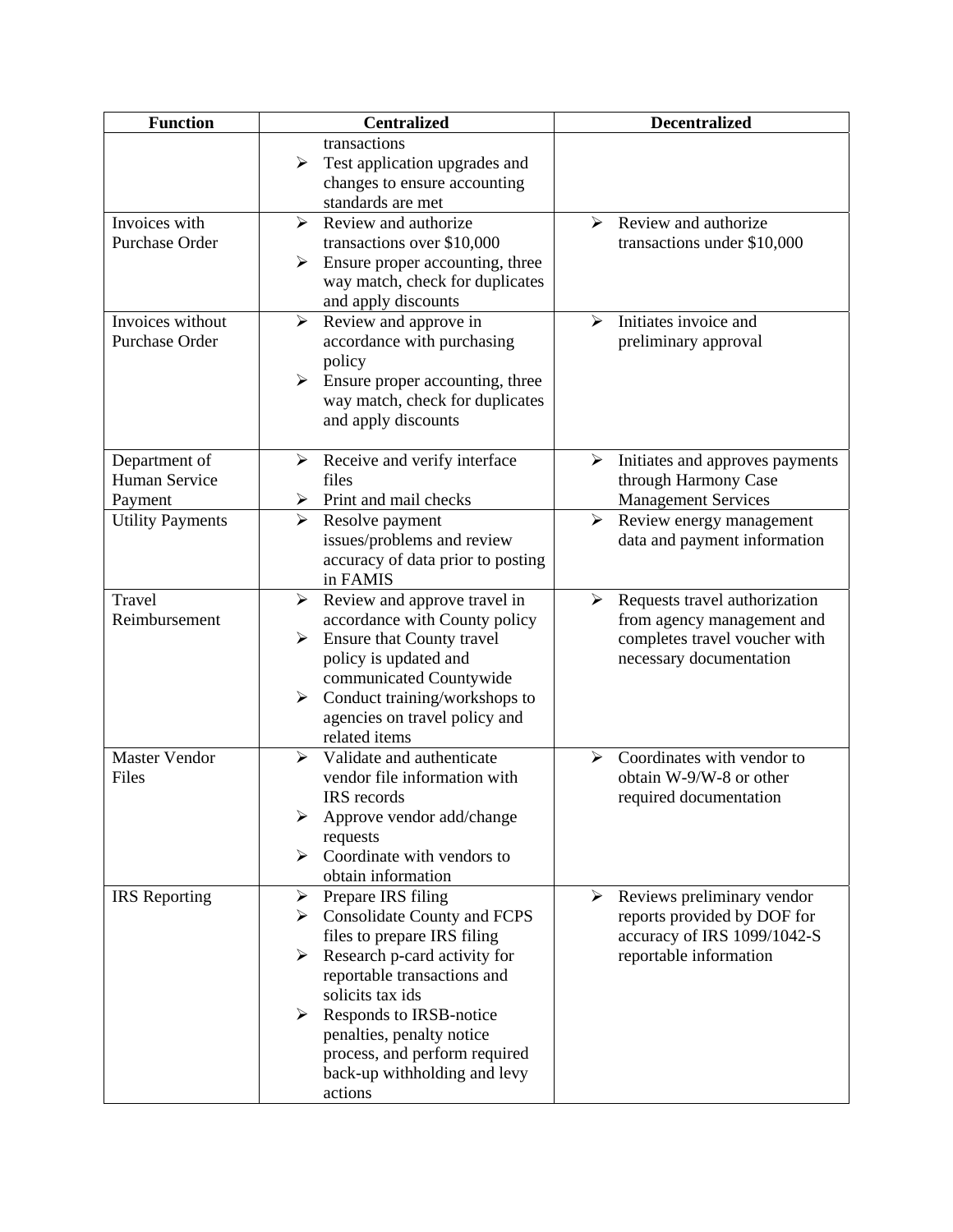| <b>Function</b>                          | <b>Centralized</b>                                                  | <b>Decentralized</b>                                        |
|------------------------------------------|---------------------------------------------------------------------|-------------------------------------------------------------|
| Disbursements                            | Print and mail checks to<br>➤                                       | Requests for special handling of<br>➤                       |
|                                          | vendors                                                             | checks                                                      |
|                                          | Transmit electronic payment<br>➤                                    |                                                             |
|                                          | data to banks                                                       |                                                             |
| Comprehensive<br><b>Annual Financial</b> | Prepare CAFR for County and<br>➤<br><b>Integrates Sewers System</b> | Provide required information<br>≻<br>for CAFR in support of |
| Report                                   | Ensure full compliance with<br>➤                                    | financial statements                                        |
|                                          | Generally Accepted Accounting                                       | Provide information regarding                               |
|                                          | <b>Standards</b>                                                    | new activities or programs that                             |
|                                          |                                                                     | may require additional                                      |
|                                          |                                                                     | disclosure or special accounting                            |
|                                          |                                                                     | treatment                                                   |
| <b>External Audit</b>                    | Coordinate annual external<br>≻                                     | Process financial transactions in<br>➤                      |
|                                          | audit as required by the Code of                                    | financial system                                            |
|                                          | Virginia Section 15.2-2511                                          | Maintain support for accounting<br>➤                        |
|                                          |                                                                     | transactions and provide                                    |
|                                          |                                                                     | information in response to                                  |
| <b>Auditor of Public</b>                 | Prepare the Comparative Report<br>➤                                 | auditor requests<br>$\blacktriangleright$                   |
| Accounts                                 | transmittal forms as required by                                    |                                                             |
| Comparative                              | the Virginia Auditor of Public                                      |                                                             |
| <b>Report Transmittal</b>                | Accounts                                                            |                                                             |
| Forms                                    |                                                                     |                                                             |
| Grants                                   | Coordinate single audit for<br>➤                                    | Coordinate grants application<br>≻                          |
| Management                               | expenditures for all federal                                        | and awards process                                          |
|                                          | awards                                                              | Ensure compliance with grantor<br>➤                         |
|                                          | Compile Schedule of<br>➤                                            | requirements                                                |
|                                          | <b>Expenditures and Federal</b>                                     | Coordinate reimbursements and<br>➤                          |
|                                          | Awards to comply with federal<br>requirements                       | reporting to grantor                                        |
|                                          | Provide oversight and guidance<br>➤                                 |                                                             |
|                                          | to County agencies receiving                                        |                                                             |
|                                          | funds as a result of grants,                                        |                                                             |
|                                          | cooperative agreements and                                          |                                                             |
|                                          | other federal or state assistance                                   |                                                             |
| Financial                                | Prepare/certify Financial<br>≻                                      | $\blacktriangleright$                                       |
| Statements for                           | Reports for County Boards -                                         |                                                             |
| <b>County Boards</b>                     | <b>Economic Development</b>                                         |                                                             |
|                                          | Authority (EDA), the Solid                                          |                                                             |
|                                          | Waste Authority and Library                                         |                                                             |
|                                          | Prepare/certify Financial<br>➤<br>Reports for Route 28 Tax          |                                                             |
|                                          | District for outside authorities                                    |                                                             |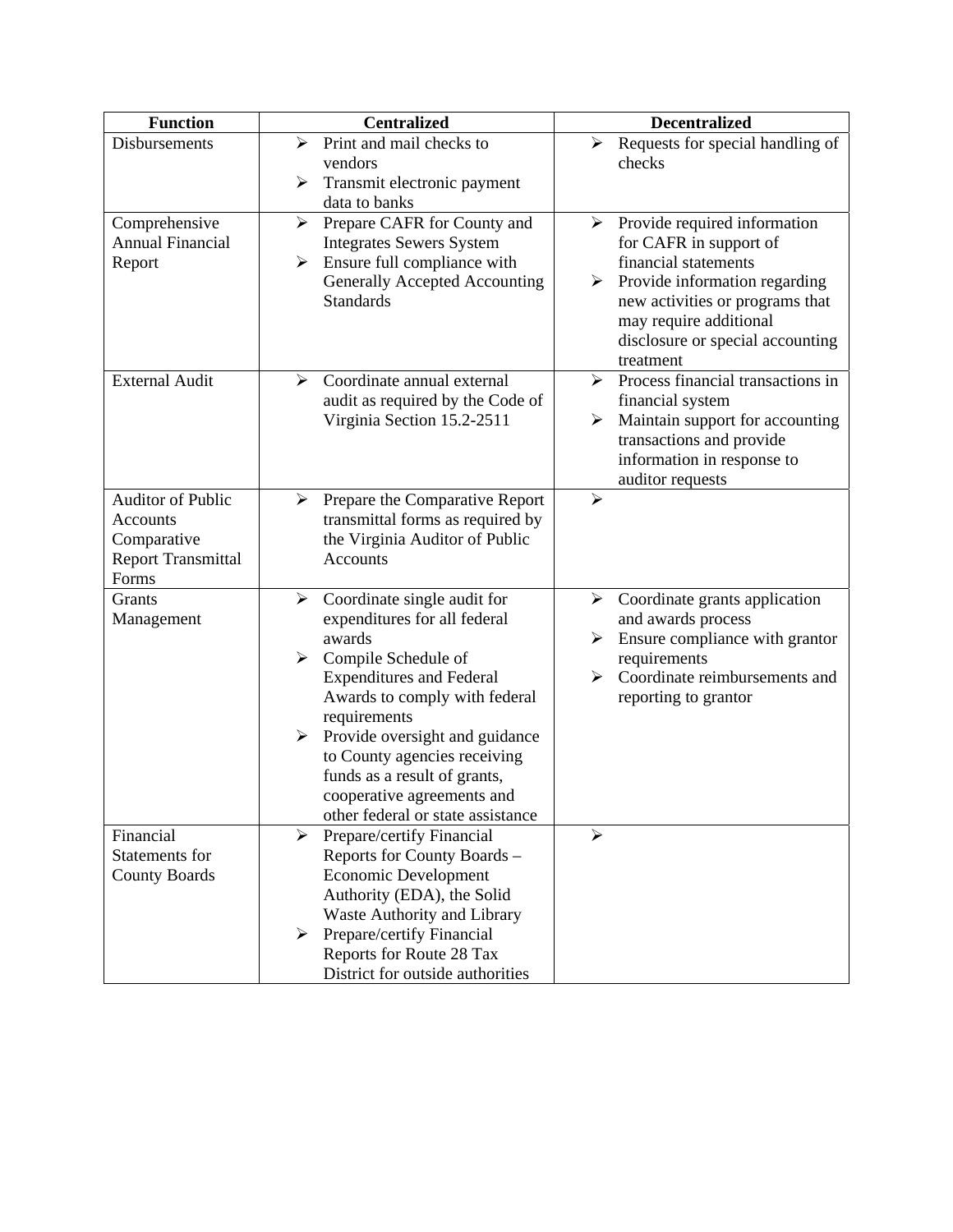| <b>Function</b> | <b>Centralized</b>                    | <b>Decentralized</b>            |
|-----------------|---------------------------------------|---------------------------------|
| Capital         | Accounting and financial<br>➤         | Perform work required to<br>≻   |
| Assets/Projects | reporting of all County               | facilitate purchases and awards |
|                 | resources and capital assets          | to contractors for the County   |
|                 | Ensure compliance with<br>➤           | Ensure proper coding of<br>➤    |
|                 | generally accepted accounting         | purchases to identify capital   |
|                 | principles                            | outlays vs. expenditures and    |
|                 | Ensure proper tracking and<br>➤       | that escrow accounts are        |
|                 | identification of assets              | established and modified        |
|                 | purchased by County resources         |                                 |
|                 | Monitor projects monthly to<br>➤      |                                 |
|                 | track expenditures and report on      |                                 |
|                 | progress                              |                                 |
| Accounting      | Provide support to County<br>➤        | Communicate significant or<br>➤ |
| Oversight       | agencies regarding proper             | unusual events and ensure       |
|                 | accounting treatment and              | proper accounting treatment     |
|                 | compliance                            |                                 |
|                 | Monitor compliance with<br>➤          |                                 |
|                 | <b>Accounting technical Bulletins</b> |                                 |
|                 | Develop corrective plans and/or<br>➤  |                                 |
|                 | corrective actions to ensure          |                                 |
|                 | continuous improvement and            |                                 |
|                 | increased efficiencies                |                                 |

## **Purchasing and Supply Management**

| <b>Function</b>                                                     | <b>Centralized</b>                                                                                           | <b>Decentralized</b>                                                                |
|---------------------------------------------------------------------|--------------------------------------------------------------------------------------------------------------|-------------------------------------------------------------------------------------|
| <b>Small Purchase</b><br>$<$ \$10,000<br>18,764 orders<br>issued    | Policy, Procedures, Oversight,<br>≻<br>Training<br><b>System Administration</b><br>≻                         | Obtain quotes as required<br>➤<br>Enter and approve PR<br>➤<br><b>Issue PO</b><br>➤ |
| \$35.3 million                                                      |                                                                                                              |                                                                                     |
| Large Purchase<br><b>Against Existing</b><br>Contract<br>> \$10,000 | Policy, Procedures, Oversight,<br>➤<br>Training<br>Review and approve PR,<br>➤<br>convert to PO and issue PO | Enter and approve PR<br>➤                                                           |
| 5,252 orders issued<br>\$351 million                                | <b>System Administration</b><br>➤<br><b>Document Control</b><br>➤                                            |                                                                                     |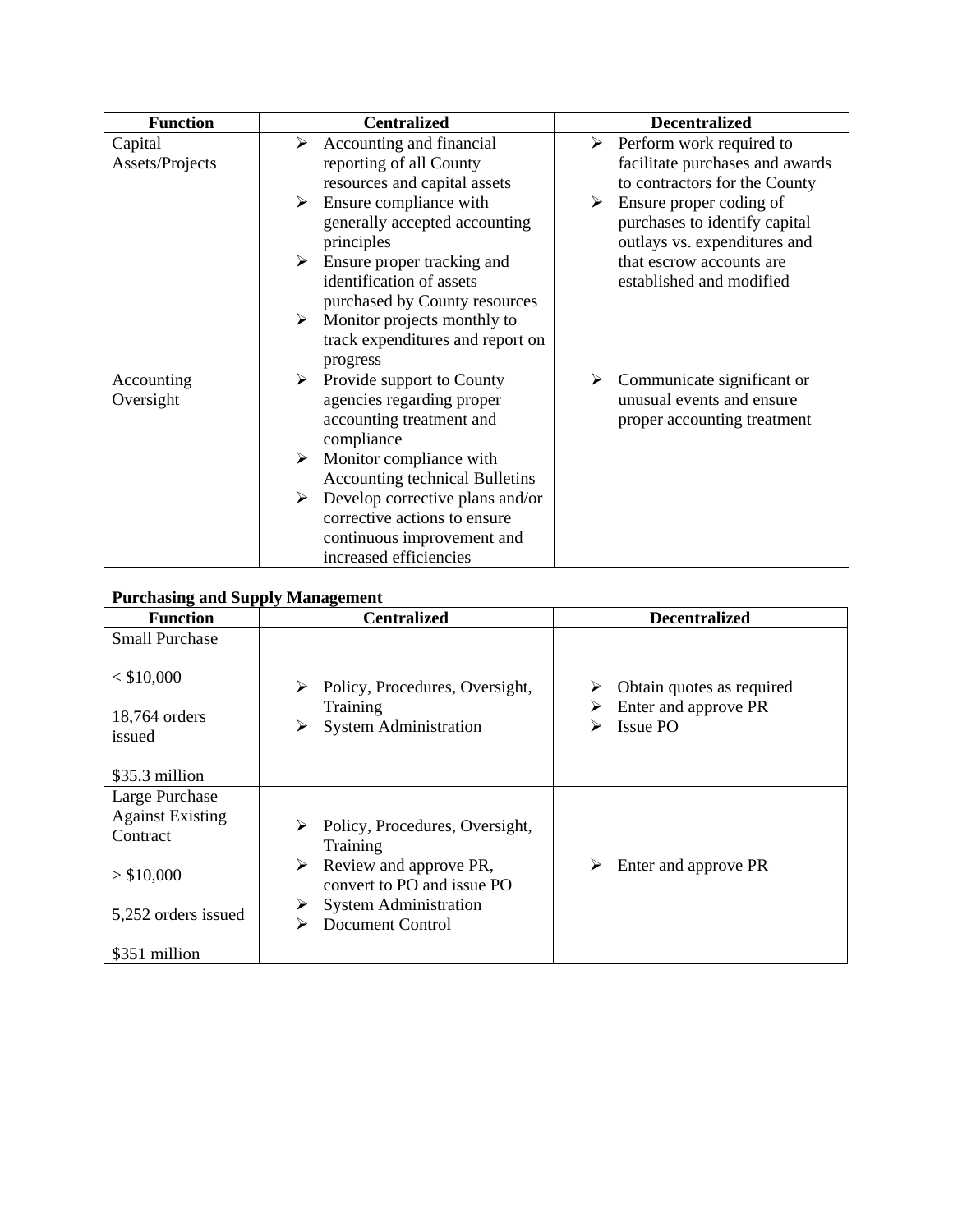| <b>Function</b>                                                                                                                                             | <b>Centralized</b>                                                                                                                                                                                                                                                                                                                                                                                                                                       | <b>Decentralized</b>                                                                                                                                                        |
|-------------------------------------------------------------------------------------------------------------------------------------------------------------|----------------------------------------------------------------------------------------------------------------------------------------------------------------------------------------------------------------------------------------------------------------------------------------------------------------------------------------------------------------------------------------------------------------------------------------------------------|-----------------------------------------------------------------------------------------------------------------------------------------------------------------------------|
| <b>Blanket Order</b><br><b>Under Existing</b><br>Contract<br>1,596 Base BP<br>Established<br>\$198.6 million                                                | Policy, Procedures, Oversight,<br>➤<br>Training<br><b>System Administration</b><br>➤<br><b>Document Control</b><br>⋗                                                                                                                                                                                                                                                                                                                                     | $\triangleright$ Establish BP Agreement<br>Enter, approve and issue BP<br>≻<br>Calls                                                                                        |
| <b>Informal Request</b><br>for Proposal<br>$< $30,000$ for<br>professional<br>services<br>$<$ \$50,000 for non-<br>professional<br>services<br>27 processed | Policy, Procedures, Oversight,<br>➤<br>Training<br>Review procurement package<br>➤<br>and approve reject award<br>recommendation<br>Award and administer contract<br>⋗                                                                                                                                                                                                                                                                                   | Develop scope of work<br>➤<br>Solicit proposals<br>➤<br>Evaluate proposals and make<br>≻<br>award recommendation                                                            |
| <b>Formal Solicitation</b><br>(IFB & RFP)<br>185 issued<br>511 contract awards                                                                              | Policy, Procedures, Oversight,<br>≻<br>Training<br>Acquisition Strategy and<br>$\blacktriangleright$<br>consultation<br>Review and approve<br>➤<br>specifications<br>Develop, issue and manage<br>➤<br>solicitation<br>Review bids/proposals<br>➤<br>Manage evaluation process<br>➤<br><b>Contract Negotiation</b><br>➤<br>Analyze award<br>➤<br>recommendation<br>⋗<br>Award contract<br><b>Contract Administration</b><br>➤<br><b>Document Control</b> | $\triangleright$ Develop specifications and/or<br>scope of work<br>Review bids/proposals<br>≻<br>Make award recommendation<br>➤<br>Manage contract<br>➤<br>programmatically |
| Special Large<br>Procurements<br>(Sole Source &<br>Emergency)<br>> \$10,000<br>133 processed and<br>awarded                                                 | Policy, Procedures, Oversight,<br>➤<br>Training<br>Review and approve request<br>➤<br>Negotiation<br>⋗<br>Develop contract and associated<br>≻<br>documents<br>Award contract<br>➤<br>Contract administration<br>⋗                                                                                                                                                                                                                                       | <b>Initiate Request</b>                                                                                                                                                     |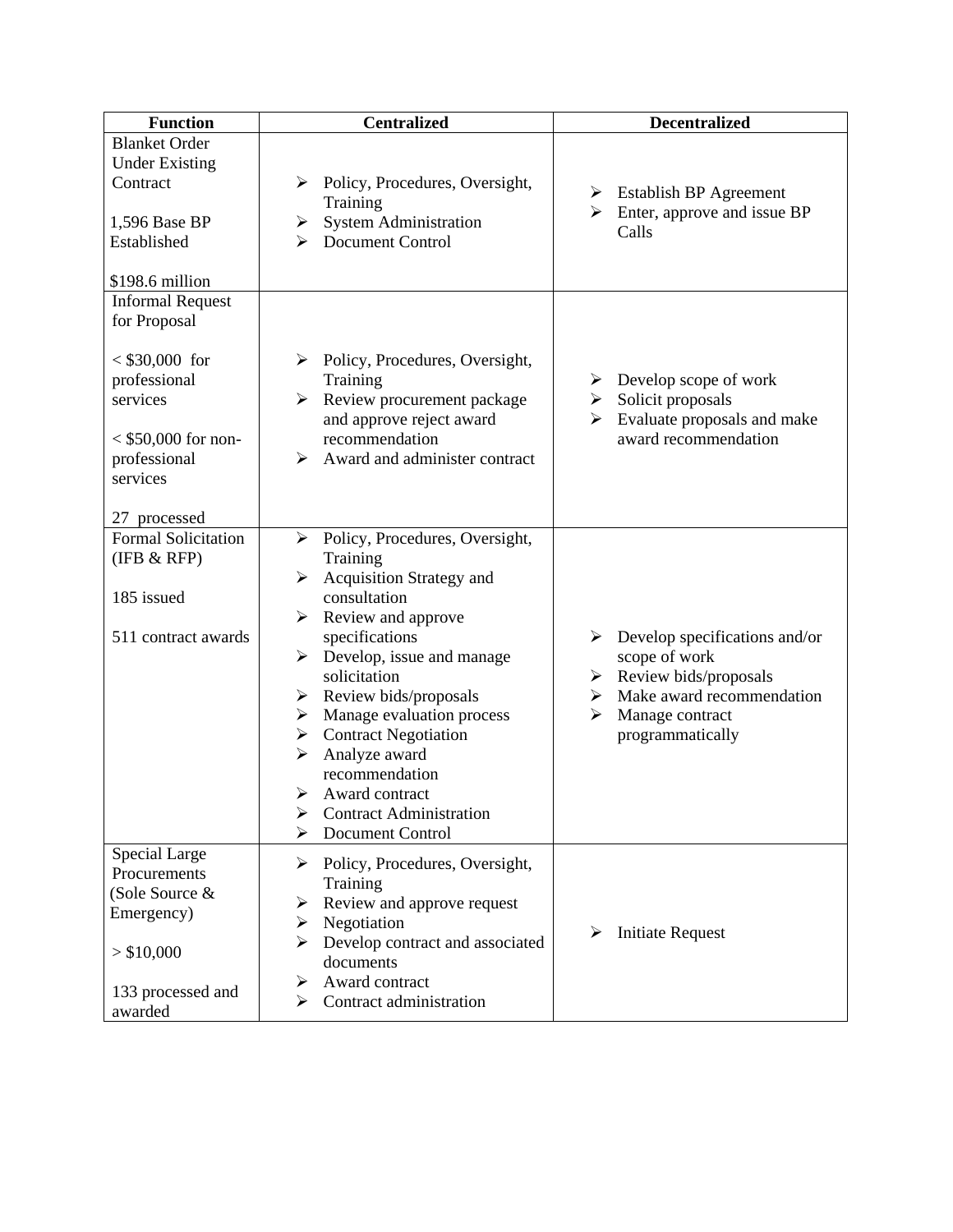| <b>Function</b>          | <b>Centralized</b>                                                           | <b>Decentralized</b>                                      |
|--------------------------|------------------------------------------------------------------------------|-----------------------------------------------------------|
| P-Card                   |                                                                              |                                                           |
| 3150 cards               | Policy, Procedures, Oversight,<br>➤                                          |                                                           |
| Limit \$2,500            | Training<br>Card issuance controls & limits<br>➤                             | Card Custodian<br>➤<br>Day-to-Day Use<br>≻                |
| 177,000 purchases        | Receive, process and pay<br>➤<br>weekly e-bill                               | Reconcile purchases to receipts<br>≻<br>to card charges   |
| \$74.4 mil               | Audit random samples<br>≻                                                    |                                                           |
| \$420 per purchase       |                                                                              |                                                           |
| eVA                      |                                                                              |                                                           |
| 135 users                | $\triangleright$ e-Quotes to \$50,000<br>Policy, Procedures, Oversight,<br>➤ | $\triangleright$ Purchase goods & services <              |
| 89 purchases             | Training<br>User set-up: roles, permissions,<br>➤                            | \$10,000<br>e-Quotes to \$50,000<br>$\blacktriangleright$ |
| \$2.8 mil                | limits, workflow approvals<br>Purchases $> $10,000$<br>➤                     | (established users)                                       |
| \$31,461 per<br>purchase |                                                                              |                                                           |
| Office Depot             |                                                                              |                                                           |
| $2,900$ users            | Policy, Procedures, Oversight,<br>➤<br>Training                              | $\triangleright$ Daily orders                             |
| 57,900 orders            | User set-up: roles, permissions,<br>➤<br>workflow approvals                  | Reconcile purchases to receipts<br>≻<br>to charges        |
| $$12$ mil                | Receive, process and pay<br>➤<br>weekly e-bill                               |                                                           |
| \$207 per purchase       |                                                                              |                                                           |
| <b>Fixed Assets</b>      |                                                                              |                                                           |
| Equipment                | Policy, Procedures, Oversight,<br>⋗<br>Training                              |                                                           |
| > \$5,000                | Establish, maintain asset<br>➤<br>records                                    | Acquire & report assets<br>➤                              |
| 17,700 items             | Spot checks, inventories,<br>➤<br>reviews                                    | Custody of assets<br>≻<br><b>Triennial Inventory</b><br>➤ |
| \$523 mil                | Manage disposals: auctions,<br>⋗<br>donations                                | Initiate asset disposal<br>➤                              |
| Accuracy 97%             | Validate CAFR<br>➤                                                           |                                                           |
| (book to items)          |                                                                              |                                                           |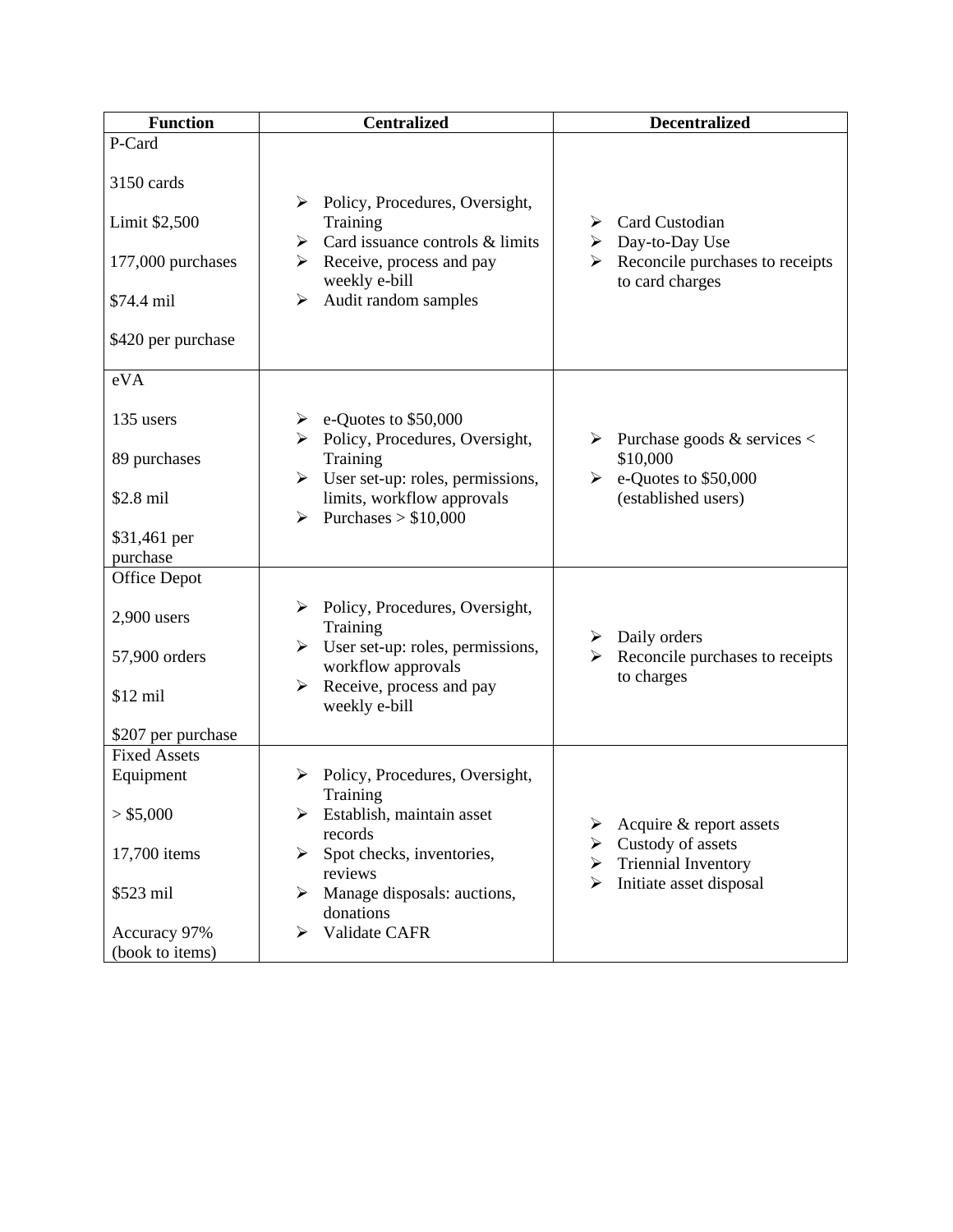| <b>Function</b>                                                            | <b>Centralized</b>                                                                                                                      | <b>Decentralized</b>                                 |
|----------------------------------------------------------------------------|-----------------------------------------------------------------------------------------------------------------------------------------|------------------------------------------------------|
| Consumable<br>Inventory<br>\$281 million<br>SWAM (45.5% of<br>total spend) | Policy, Procedures, Oversight,<br>⋗<br>Training<br>Spot checks, cycle inventories,<br>⋗<br>reviews<br>iCASPS-IM user certification<br>➤ | Purchase, stow, issue<br>Cycle inventory counts<br>➤ |
| 131 vendors<br>attended training                                           | Validate CAFR<br>⋗                                                                                                                      |                                                      |
| <b>Small Business</b><br><b>Enterprise Program</b>                         |                                                                                                                                         |                                                      |
| \$281 million<br>SWAM (45.5% of<br>total spend)                            | ⋗<br>Training<br><b>Outreach</b><br>Consultation<br>⋗<br>Reporting                                                                      | ➤<br>Participate in DPSM Training<br>& Outreach      |
| 131 vendors<br>attended training                                           |                                                                                                                                         |                                                      |

## **Human Resources**

| <b>Function</b>          | <b>Centralized</b>                  | <b>Decentralized</b>                      |
|--------------------------|-------------------------------------|-------------------------------------------|
| <b>Employee Benefits</b> | <b>Vendor Relations</b><br>⋗        | <b>Answers Basic/Routine Benefit</b><br>↘ |
|                          | <b>Contract Negotiations</b><br>➤   | Questions                                 |
|                          | Handbook<br>⋗                       | Assists in Preparation of<br>➤            |
|                          | Communications<br>⋗                 | Benefit Forms for Dept.                   |
|                          | Open Enrollment<br>⋗                |                                           |
|                          | <b>Best Practice Research</b><br>⋗  |                                           |
|                          | <b>Address Benefits Policy</b><br>➤ |                                           |
|                          | Program Issues                      |                                           |
| Payroll                  | Education/Training<br>➤             | ≻<br>Time & Attendance $(T&A)$            |
|                          | Manage mandatory & voluntary<br>⋗   | Input                                     |
|                          | deductions                          | <b>PCF/PAR Preparation</b><br>➤           |
|                          | <b>Payroll System Testing</b><br>➤  | <b>Departmental PRISM</b><br>➤            |
|                          | Records & Information<br>↘          | Maintenance                               |
|                          | Management for County               |                                           |
|                          | Employees                           |                                           |
|                          | Processing Personnel & Payroll<br>≻ |                                           |
|                          | Actions                             |                                           |
|                          | <b>Payroll Control Audits</b><br>➤  |                                           |
|                          | Payroll Accounting<br>➤             |                                           |
| <b>Human Resources</b>   | Systems support to Countywide<br>≻  | <b>PEAQ Reports</b><br>➤                  |
| Information              | Personnel/Payroll & Other HR        |                                           |
| Systems                  | <b>Systems</b>                      |                                           |
|                          | Special Reports/FOIA<br>➤           |                                           |
|                          | <b>DHR Website Management</b>       |                                           |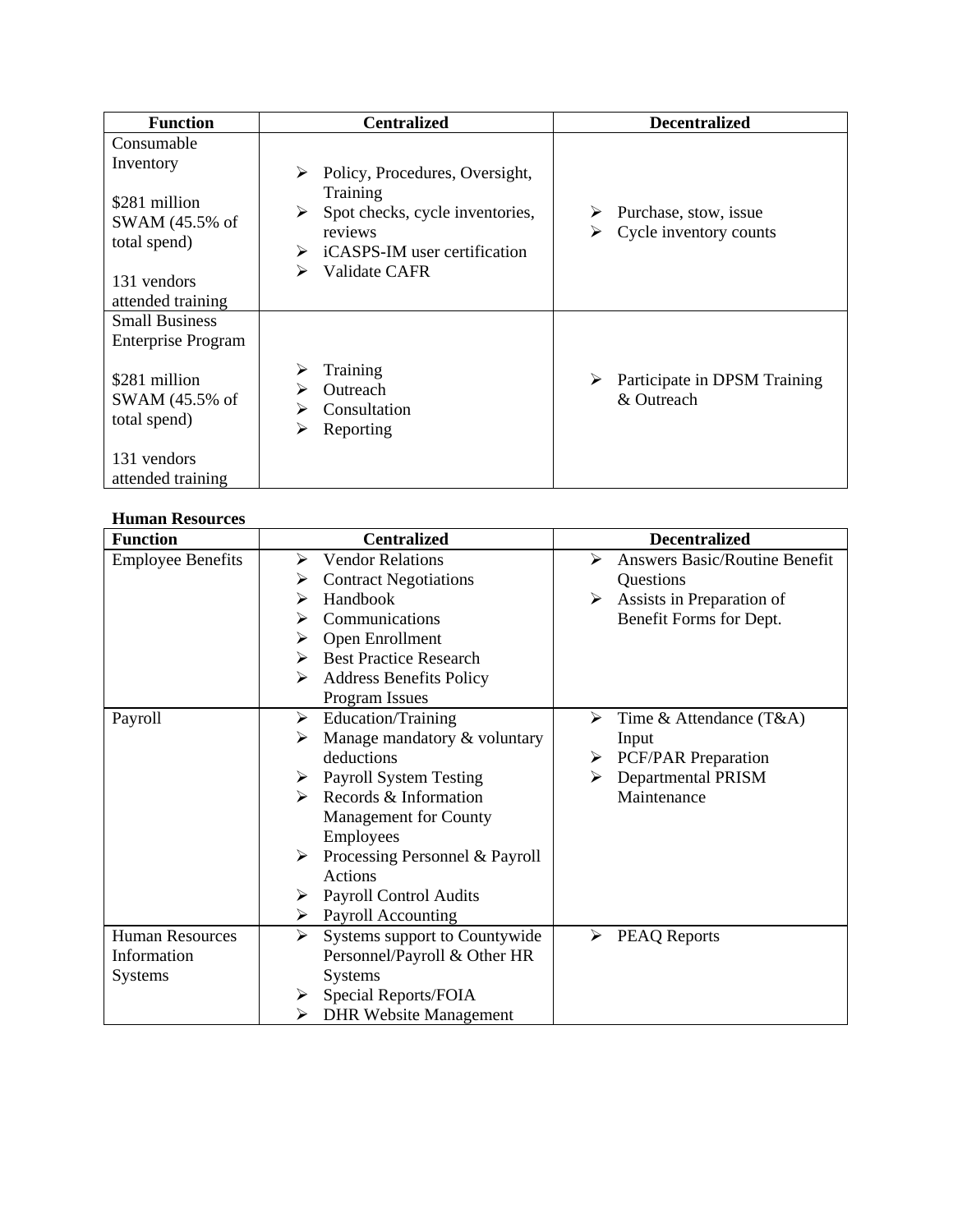| <b>Function</b>           | <b>Centralized</b>                                   | <b>Decentralized</b>                                        |
|---------------------------|------------------------------------------------------|-------------------------------------------------------------|
| Employment                | <b>Job Announcements</b><br>➤                        | <b>Requisition Requests</b><br>$\blacktriangleright$        |
|                           | Resumix & AIMS<br>➤                                  | Assistance to Managers for                                  |
|                           | <b>Requisition Builder</b><br>➤                      | recruiting & staffing                                       |
|                           | <b>CBI</b> Management<br>➤                           | <b>Applicant Background Checks</b><br>$\blacktriangleright$ |
|                           | Advertisements<br>➤                                  | (Public Safety)                                             |
|                           | <b>Certification Process</b><br>➤                    | Testing (Public Safety)<br>➤                                |
|                           | <b>Interview Training</b><br>≻                       | <b>Resume Review</b><br>➤                                   |
|                           | <b>Resume Review</b><br>≻                            | Entry level recruitment & exam<br>➤                         |
|                           | <b>Requisition Request</b><br>➤                      | administration (Public Safety)                              |
|                           |                                                      | Live-scan fingerprinting<br>$\blacktriangleright$           |
|                           |                                                      | (Human Services)                                            |
| <b>Employee Relations</b> | <b>Personnel Regulations</b><br>➤                    | Provides guidance on employee<br>$\blacktriangleright$      |
|                           | Performance Management<br>➤                          | relations issues, alternative                               |
|                           | Supervisory Training<br>➤                            | dispute resolutions, appeals of                             |
|                           | Procedural Memorandum<br>➤                           | performance evaluations,                                    |
|                           | <b>Employee Relation</b><br>➤                        | disciplinary actions, and                                   |
|                           | Consultations                                        | grievances                                                  |
|                           | <b>Grievance Procedures</b><br>➤                     |                                                             |
|                           | Best practice research<br>≻                          |                                                             |
|                           | <b>Regulatory Compliance</b><br>➤                    |                                                             |
| Workforce                 | $\blacktriangleright$<br><b>Class Specifications</b> | Participates in Workforce<br>↘                              |
| Planning $&$              | <b>Annual Market Pay Review</b><br>➤                 | <b>Planning Process</b>                                     |
| Compensation              | <b>Market Studies/Index</b><br>➤                     | <b>Position Description Input</b><br>➤                      |
|                           | <b>Consultative Services</b><br>➤                    |                                                             |
|                           | Classification<br>➤                                  |                                                             |
|                           | <b>Succession Planning</b><br>➤                      |                                                             |
|                           | <b>Position Control</b><br>➤                         |                                                             |
| Organizational            | $\blacktriangleright$<br>Employee Development &      | Training for mandatory<br>➤                                 |
| Development &             | Learning Program                                     | licensure/certification                                     |
| Training                  | <b>Facilitation Support</b><br>➤                     | Training (Public Safety, Human<br>➤                         |
|                           | <b>Tuition Assistance</b><br>➤                       | Services, Public Works)                                     |
|                           | ➤<br><b>Telework Program</b>                         |                                                             |

## **Management and Budget**

| <b>Function</b> | <b>Centralized</b>               | <b>Decentralized</b>           |
|-----------------|----------------------------------|--------------------------------|
| <b>Budget</b>   | Budget guideline development     | Develop Budget requests at the |
| Development     | Analysis of agency requests      | annual process                 |
|                 | Summary and presentation of<br>➤ |                                |
|                 | issues for decision              |                                |
|                 | Staff support to boards,<br>➤    |                                |
|                 | committees                       |                                |
|                 | <b>BPREP</b> Administration      |                                |
|                 | Produce advertised and adopted   |                                |
|                 | budget documents                 |                                |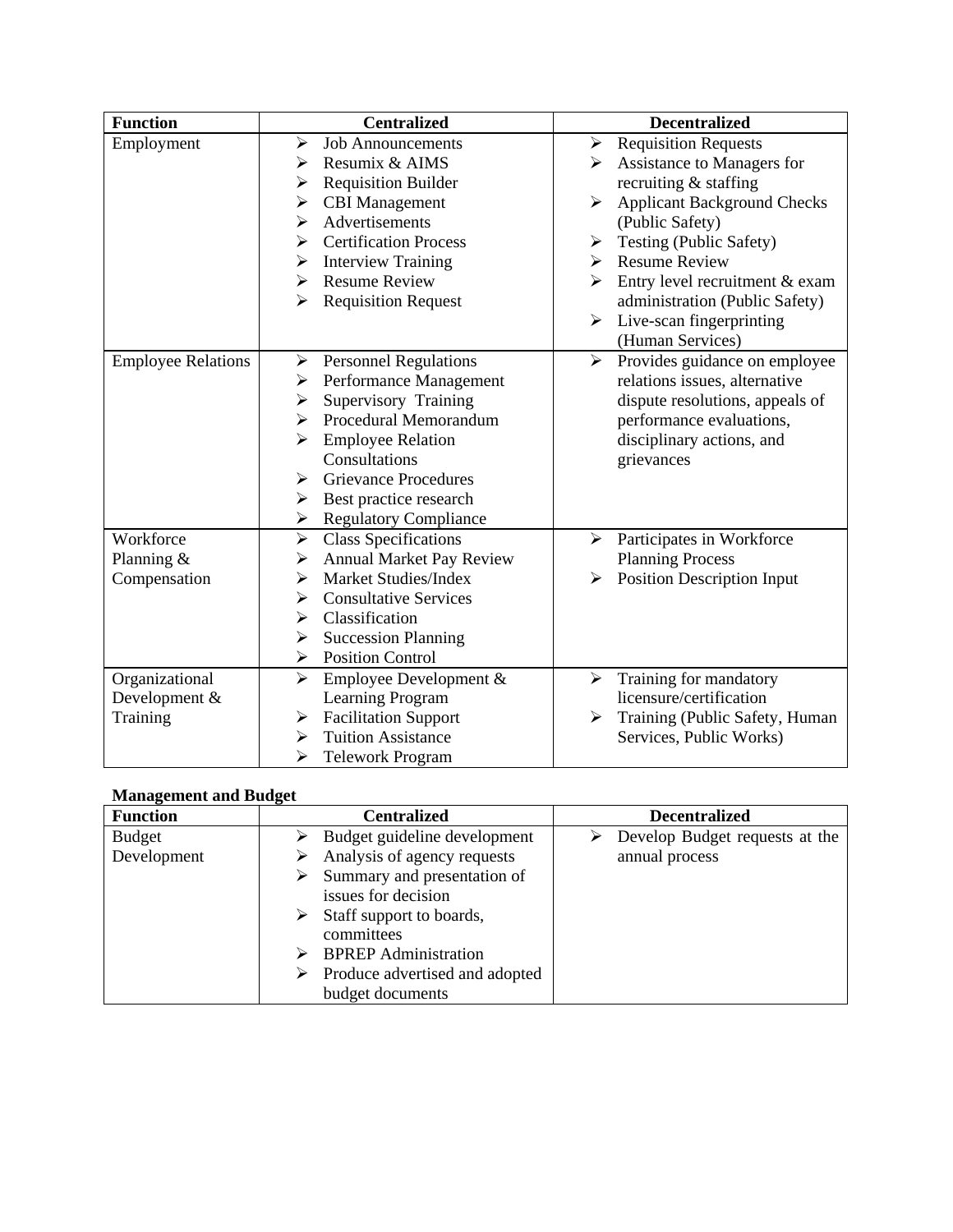| <b>Function</b> | <b>Centralized</b>                                       | <b>Decentralized</b>                                    |
|-----------------|----------------------------------------------------------|---------------------------------------------------------|
| Expenditure     | $\blacktriangleright$<br>Monitor for current fiscal year | $\blacktriangleright$<br>Monitor spending,<br>reconcile |
|                 | including Third Quarter and                              | accounts monthly, procurement,                          |
|                 | Carryover                                                | salary projections, coordinate                          |
|                 | Process internal reallocation of<br>↘                    | financial<br>requirements<br>with                       |
|                 | funds                                                    | program managers.                                       |
|                 | Historical analysis<br>➤                                 | Projections<br>≻                                        |
|                 | Projections<br>➤                                         | Compensation and benefit                                |
|                 | Compensation and benefit<br>➤                            | modeling and tracking                                   |
|                 | modeling and tracking                                    | Position management to include<br>$\blacktriangleright$ |
|                 | Position management to include<br>➤                      | tracking,<br>analysis of fiscal                         |
|                 | tracking, analysis of fiscal                             | impact related<br>position<br>to                        |
|                 | impact related<br>position<br>to                         | actions<br>(regrades,                                   |
|                 | actions<br>(regrades,                                    | reclassifications,                                      |
|                 | reclassifications,                                       | abolish/establish actions)                              |
|                 | abolish/establish actions)                               | Grants management<br>⋗                                  |
|                 | $\triangleright$ Grants management                       |                                                         |
|                 | $\triangleright$ Contributory fund management            |                                                         |
|                 | $\triangleright$ Monitoring mandate data                 |                                                         |
| Revenue         | $\blacktriangleright$<br>Monitor for current fiscal year | Monitor for current fiscal year<br>➤                    |
|                 | including midyear, Third<br>Quarter and Carryover        | including midyear, Third<br>Quarter and Carryover       |
|                 | <b>Revenue Stabilization Fund</b><br>≻                   |                                                         |
|                 | Historical analysis<br>➤                                 |                                                         |
|                 | Projections<br>≻                                         |                                                         |
| Capital         | Project tracking and ranking<br>$\blacktriangleright$    | Development and monitoring of<br>➤                      |
| Improvement     | Coordination with Planning and<br>➤                      | project budgets                                         |
| Program         | Zoning and other agencies                                |                                                         |
|                 | Support for the Planning<br>➤                            |                                                         |
|                 | Commission,                                              |                                                         |
|                 | Cashflow and paydown capital<br>➤                        |                                                         |
|                 | project analysis                                         |                                                         |
| Performance     | Management of program<br>$\blacktriangleright$           | Management of data<br>➤                                 |
| Measurement     | Coordination of ICMA<br>⋗                                | Submission of ICMA data                                 |
|                 | benchmark data                                           |                                                         |